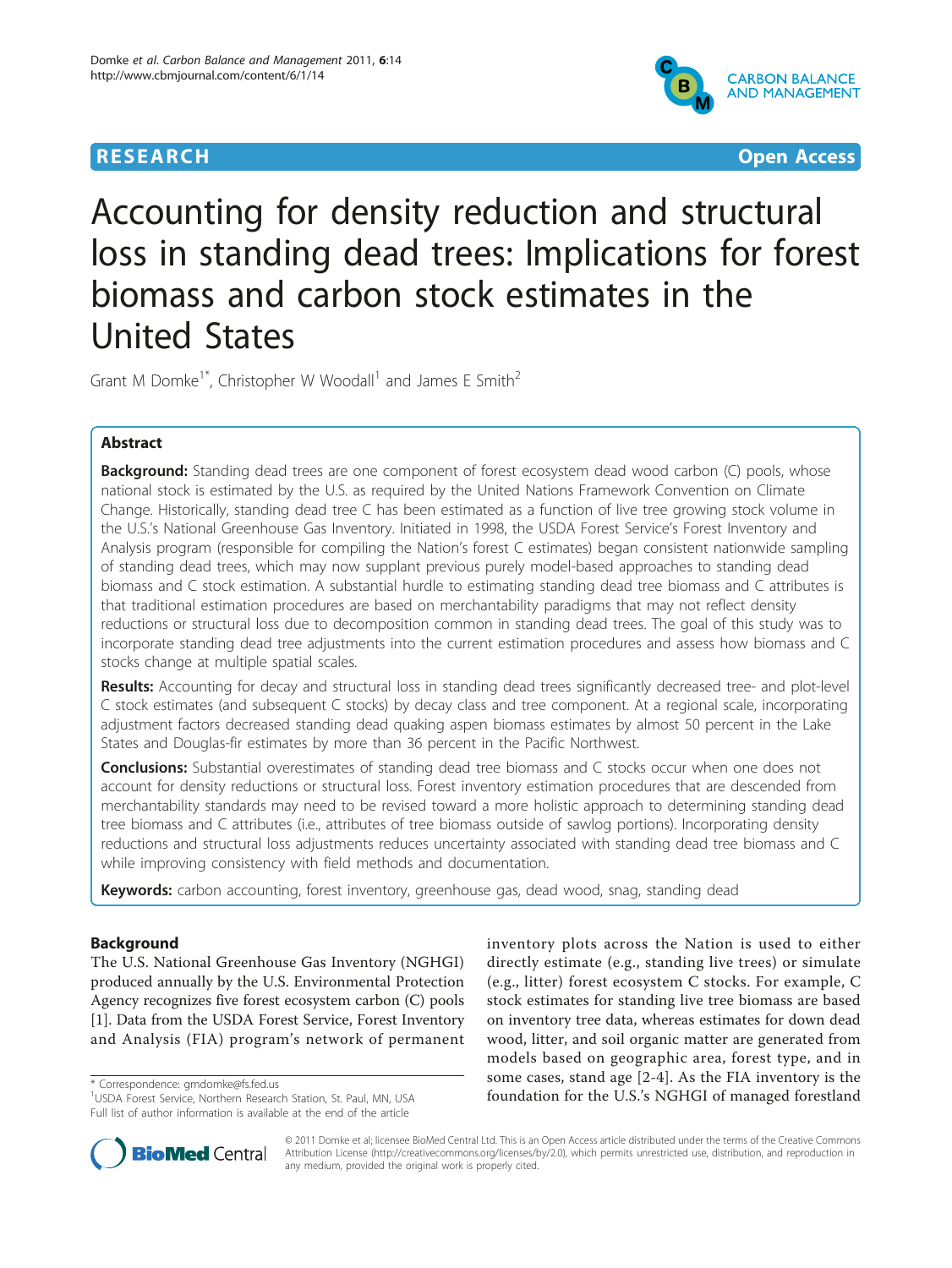C stocks, improving the transparency and reliability of standing dead tree biomass and C stock estimation procedures is warranted. Currently, standing live and dead tree (SDT) biomass estimates are calculated using the same procedures in the FIA database [\[4\]](#page-9-0). It has been recognized that the density of dead wood generally decreases with each stage of biomass decay [[5](#page-9-0)-[8](#page-9-0)] and work is currently in progress to incorporate density reduction factors (DRF) into SDT biomass/C estimates in the FIA database [[9\]](#page-9-0). There are also structural losses due to decomposition processes [[10](#page-9-0)-[13\]](#page-9-0) which are not accounted for in the DRF. Sloughing and breakage resulting from biotic and abiotic activity over the course of decomposition should be considered in SDT biomass/C estimates to accurately account for biomass and C in forests. FIA qualitatively delineates five decay classes for SDTs based on decomposition characteristics for tree components (e.g., bark and crowns) (Table 1) [[4,14\]](#page-9-0). Field crews are trained to adhere to classification descriptions when assigning SDTs to decay classes to ensure consistency [\[14](#page-9-0)]. Unfortunately, the descriptions are largely qualitative, and in some cases, are based on a single species in one region of the U.S. (e.g., Douglas-fir (*Psue*dotsuga menziesii (Mirb.) Franco)) [[10](#page-9-0)]. While decay dynamics vary by site, species, and climatic region, the general trend in structural loss across these variables is likely similar throughout temperate and boreal forests [[10](#page-9-0)-[13,15](#page-9-0)]. Given the expected reduction in uncertainty and increased transparency in the U.S.'s NGHGI from incorporating and documenting decay and structural attributes of SDTs into their biomass/C estimation procedures, the objectives of this paper are to: 1) examine the distribution of SDTs across decay classes in the FIA database, 2) compare estimates of SDT biomass based on current and adjusted estimates (i.e., incorporation of decay reductions and structural loss deductions) by tree component, diameter, and decay class, 3) estimate differences in regional population estimates between current and adjusted biomass estimation procedures, and 4) suggest refinements of proposed SDT biomass/C estimation procedures and future research directions.

## Methods

Current methods for estimating SDT biomass and C stocks in the national FIA database are documented in Woudenberg et al. [[4\]](#page-9-0). Tree level estimates of biomass and C are presently calculated identically for both live and SDTs as reflected in the tree table of the FIA database. This section provides an overview of DRF and structural loss adjustments (SLA) and describes the study areas and analysis. A detailed description of the volume-biomass-C conversion process along with biomass equations and example calculations may be found in Additional file [1.](#page-9-0)

## Density reduction factors

Currently, the density of live and SDTs in the FIA database is the same [\[4\]](#page-9-0); that is, there are no specific considerations for decay-related loss of organic material within the wood or other tree components. This may be the case in extremely dry environments where decomposition is slow. However, in most temperate and boreal environments, dead wood density is less than live tree density and decreases with increasing decay class [\[7-9](#page-9-0)]. To account for density reduction in dead wood, Harmon et al. [\[9\]](#page-9-0) developed DRF for SDTs based on relationships between downed dead and SDT wood density as ascertained through field measurements across the northern hemisphere. Specifically, dead wood samples were categorized by decay class and divided into subsections where wood disks were cut (a cross section sample 5 to 10 cm thick) from each end and volume and weight measurements (wet and dry) were taken to determine the density of wood and bark [[9\]](#page-9-0). DRFs were calculated as the ratio of the average current decayed density (current mass/volume) of the piece of dead wood to average undecayed (live tree mass/volume) density for each species and decay class (Table [2](#page-2-0)). DRFs were incorporated into current biomass and C estimation procedures for SDTs in this study to compare current biomass and C stock estimates with those adjusted for decay. Details on how DRF were incorporated into SDT biomass/C estimates may be found in Additional file [1](#page-9-0).

Table 1 Description of standing dead decay classes from USDA Forest Service [\[14](#page-9-0)].

| Decay<br>class | <b>Description</b>                                                                                                                                                                                                  |
|----------------|---------------------------------------------------------------------------------------------------------------------------------------------------------------------------------------------------------------------|
|                | Limbs and branches all present, top pointed, all bark remaining, sapwood intact, heartwood sound, hard, original color.                                                                                             |
| $\mathcal{D}$  | Few limbs and no fine branches present, top may be broken, bark variable, sapwood sloughing, heartwood sound at base incipient<br>decay in outer edge of upper bole, hard, light to reddish brown.                  |
| 3              | Branches absent with only limb stubs, top broken, bark variable, sapwood sloughing, heartwood with incipient decay at base, advanced<br>decay throughout upper bole, fibrous to cubical, soft, dark, reddish brown. |
| 4              | Branches absent with few or no stubs, top broken, bark variable, sapwood sloughing, heartwood with advanced decay at base,<br>sloughing from upper bole, fibrous to cubical, soft, dark, reddish brown.             |
|                | No limbs or branches, top broken, bark less than 20 percent, sapwood gone, heartwood sloughing, cubical, soft, dark brown, or fibrous,<br>very soft, dark reddish brown, encased in hardened shell.                 |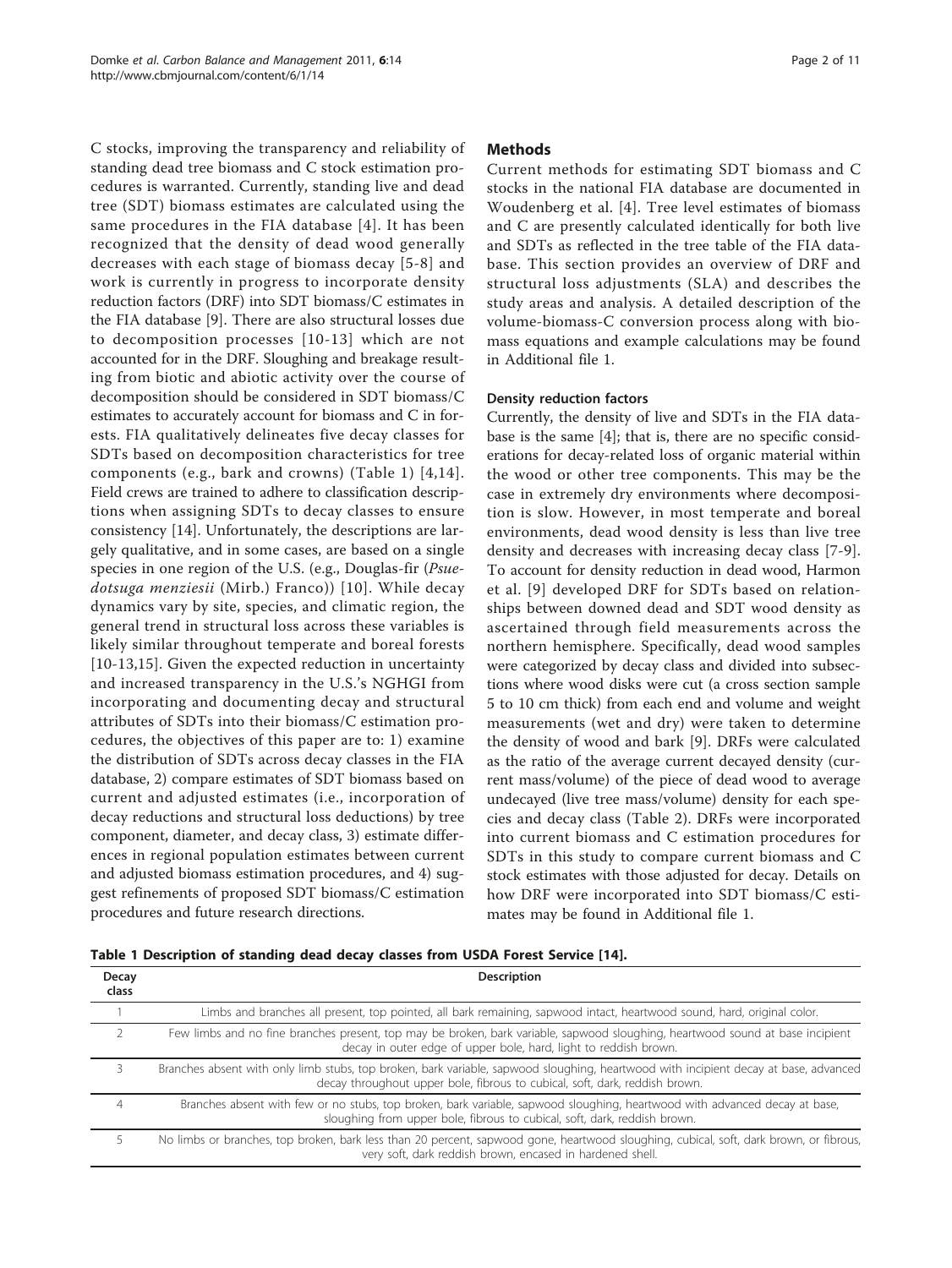<span id="page-2-0"></span>Table 2 Density reduction factors by species [\[9](#page-9-0)] and preliminary SLA for each decay class by tree component for all tree species in the FIADB

| Decay<br>class | Density reduction<br>factors |                                           | Structural loss adjustment<br>factors |      |      |      |      |  |  |
|----------------|------------------------------|-------------------------------------------|---------------------------------------|------|------|------|------|--|--|
|                | Quaking<br>aspen             | Douglas- Top Bark Bole Stump Roots<br>fir |                                       |      |      |      |      |  |  |
|                | 0.970                        | 0.892                                     | 100                                   | 0.92 | 1.00 | 1.00 | 1.00 |  |  |
| $\mathcal{P}$  | 0.750                        | 0.831                                     | O 50                                  | 0.66 | 1.00 | 1.00 | 0.95 |  |  |
| 3              | 0540                         | 0.591                                     | 0.20                                  | 039  | 1.00 | 1.00 | 0.80 |  |  |
| 4              | 0.613                        | 0.433                                     | 010                                   | 0.21 | 1.00 | 1.00 | 0.65 |  |  |
| 5              | 0.613                        | 0433                                      | 0.OO                                  | 0.OO | 1.00 | 1.00 | 0.50 |  |  |

Note: values represent the proportion of original (live-tree equivalent) component biomass retained at each decay class.

### Structural loss adjustments

Structural loss or fragmentation in SDTs is widely documented in qualitative decay class descriptions  $[10,14,16,17]$  $[10,14,16,17]$  $[10,14,16,17]$ , and many others] and in studies of SDT longevity [[5](#page-9-0)]; however, there are few quantitative references by decay class [[13\]](#page-9-0). To remain consistent with the decay class descriptions in the FIA field guide [\[14\]](#page-9-0), preliminary SLA were developed for SDT biomass components by decay class (Table 2). The preliminary SLA for top and branches and belowground biomass were estimated using qualitative descriptions from the FIA field guide [[14](#page-9-0)] and other studies documenting structural loss by decay class and tree component [[5](#page-9-0),[10,16,17\]](#page-9-0). Preliminary SLA for bark biomass were estimated from data collected as part of Harmon et al.'s [[9\]](#page-9-0) study. Merchantable stem deductions due to rough, rotten, or missing cull were accounted for in the conversion from gross to sound volume [[4\]](#page-9-0) so no additional SLA were estimated for bole or stump components (Table 2). SLAs were incorporated into current biomass and C estimation procedures for SDTs in this study to compare current biomass and C stock estimates with those adjusted for structural loss. Details on how SLA were incorporated into SDT biomass estimates may be found in Additional file [1.](#page-9-0)

## Component ratio method for calculating standing dead tree biomass

The component ratio method (CRM) was developed, in part, to facilitate estimation of tree component biomass from the central stem volume in standing live and SDTs [[18\]](#page-9-0). SDTs in the FIA database are designated by a status code 2 and have a tree class code (general tree quality) 3 designating rough cull or 4 designating rotten cull [[4\]](#page-9-0). Volume equations vary by region but generally tree class code 3 indicates that the tree is salvable (sound), while tree class code 4 indicates that the tree is nonsalvable (not sound). Gross to sound volume deductions are applied to all live and SDTs. The deductions are applied to the central stem and are carried forth to other tree components when converting sound volume to oven-dry biomass via the CRM [[18](#page-9-0),[19](#page-9-0)]. A full description of the CRM along with equations and calculations may be found in Additional file [1.](#page-9-0)

#### Regional case study

The most abundant SDT species in the Lake States (Michigan, Minnesota, and Wisconsin) and Pacific Northwest (Oregon and Washington) were selected to compare current biomass and C stock estimates with estimates which incorporate DRF and SLA. While the two species selected may not be representative of all species in their respective regions, they are both extremely common and provide a sound starting point for consideration. Quaking aspen (Populus tremuloides Michx.) is a short-lived, early successional hardwood species with a transcontinental range in North America [\[20](#page-9-0)]. It is the most common SDT species in the national FIA database and accounts for more than 18 percent of the SDTs in the Lake States region. Douglas-fir is a long-lived, moderately shade tolerant softwood species found throughout western North America [\[21\]](#page-9-0). It is one of the five most common SDT species in the FIA database and the most abundant SDT species in the Pacific Northwest.

Field data for each region and species were taken entirely from the FIA database. All SD aspen and Douglasfir trees with a diameter at breast height (dbh)  $\geq 12.7$  cm were included in the analysis. A total of 9,369 SD aspen trees were sampled on 3,975 plots in the Lake States from 2005-2009 (Figure [1\)](#page-3-0), and 10,144 SD Douglas-fir trees were sampled on 2,825 plots in the Pacific Northwest from 2001-2009 (Figure [2](#page-4-0)). Mean differences between SDT biomass estimates calculated using the CRM, CRM +DRF, and CRM+DRF+SLA were compared at the treelevel by tree component and decay class for the two species and regions using paired t-tests. Population estimates for each species and region were also evaluated to compare large-scale changes resulting from alternative biomass estimation procedures. Population estimates are based on the sum of the product of the known total area, the stratum weight, and the mean difference in standing dead biomass at the plot level for each species and stratum level [[22](#page-9-0)]. The stratification approach is used to reduce the variance of attributes by portioning the population into homogeneous strata. To avoid the influence of stratification on the analysis, plot-level differences were assessed prior to stratification.

### Results

The distributions of SD aspen and Douglas-fir trees tended toward a normal distribution centered around the third decay class (Figure [3](#page-4-0)). Nearly 29 percent of SD aspen were missing branches and an additional 16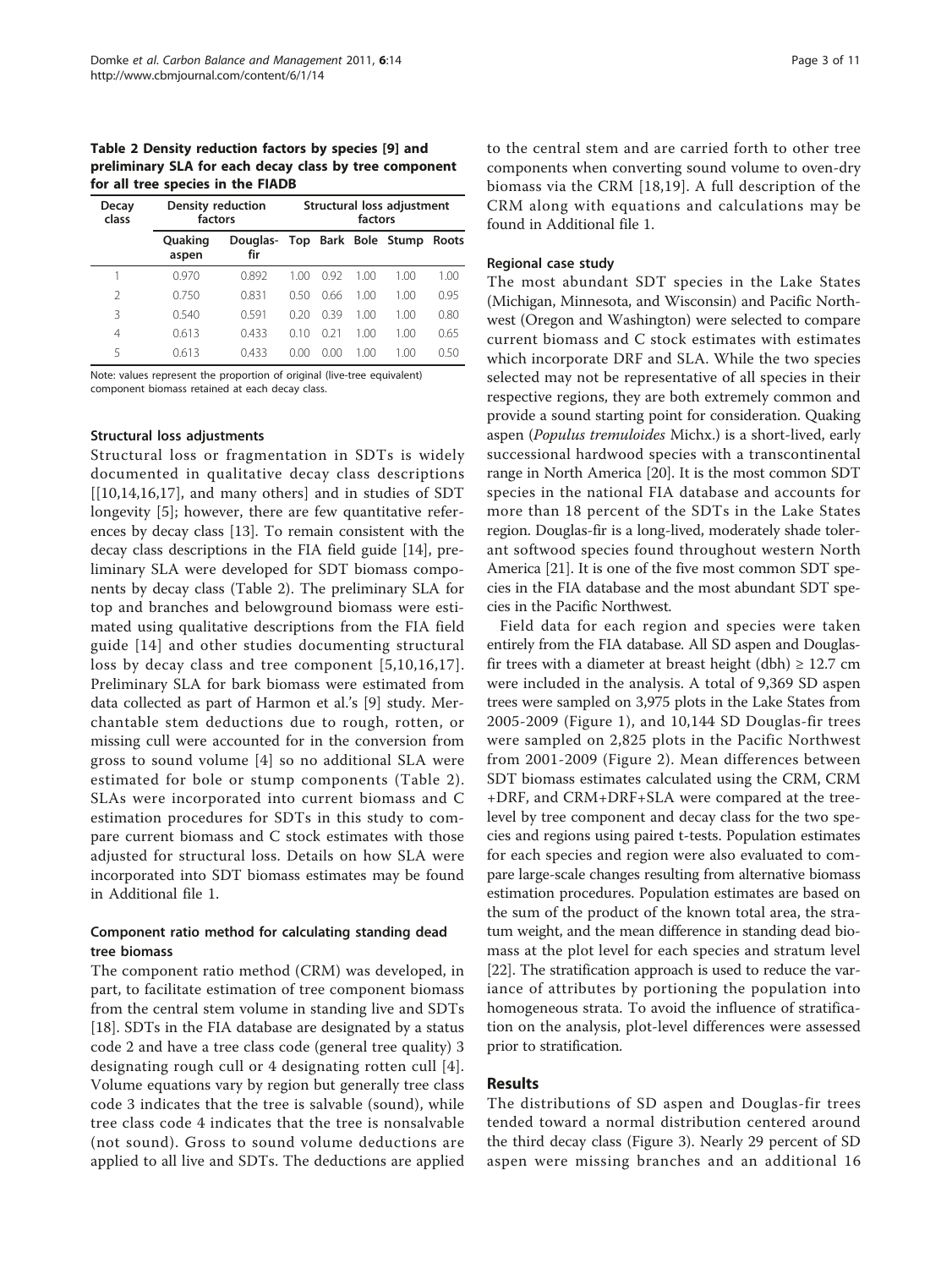<span id="page-3-0"></span>

percent lacked top and branch biomass. A detailed evaluation of the aspen decay class distribution by diameter class determined that small diameter stems (< 18 cm dbh) accounted for nearly 40 percent of the sample and were normally distributed across decay classes. More than 71 percent of aspen stems in each larger diameter class were found in decay classes 3, 4, and 5. For Douglas-fir stems in the Pacific Northwest, only 5 percent of sample trees had missing tops and branches and more than 73 percent of stems had at least some top, branch, and bark biomass present. More than 43 percent of the Douglas-fir trees sampled were less than 25 cm dbh, and of those, nearly 65 percent of the stems were in decay classes 1 and 2. Almost 69 percent of Douglas-fir trees greater than 25 cm dbh were in the advanced stages of decay, in classes 3, 4, and 5.

The distribution of biomass in individual SDTs was compared by decay class for the three biomass estimation approaches. The total biomass decreased with each adjustment by decay class, however the proportion of biomass in each tree component remained the same within the CRM and CRM+DRF (Figures [4](#page-5-0) and [5](#page-6-0)). The

proportion of bole biomass in the CRM and CRM+DRF increased slightly with increasing decay class, which resulted in a concomitant decrease in the biomass of other tree components. The distribution of biomass in the CRM+DRF+SLA changed substantially with increasing decay class (Figure [4\)](#page-5-0). The proportion of top and branch biomass decreased from 19 percent in decay class 1 to 0 percent in decay class 5 for SD aspen and from 11 percent to 0 percent for SD Douglas-fir. Belowground biomass also decreased substantially by decay class in the two species and the combined deductions resulted in a proportional increase in bole biomass.

Mean differences in individual tree component biomass were compared across decay classes for the three estimation procedures. Incorporating DRF and DRF+ SLA into the CRM for SDTs significantly decreased biomass estimates for all components and decay classes (Table [3\)](#page-7-0). The largest decreases for both species occurred in the bole component of trees in advanced stages of decay. These differences are being driven by tree size and DRF, as no SLA are applied to the bole component.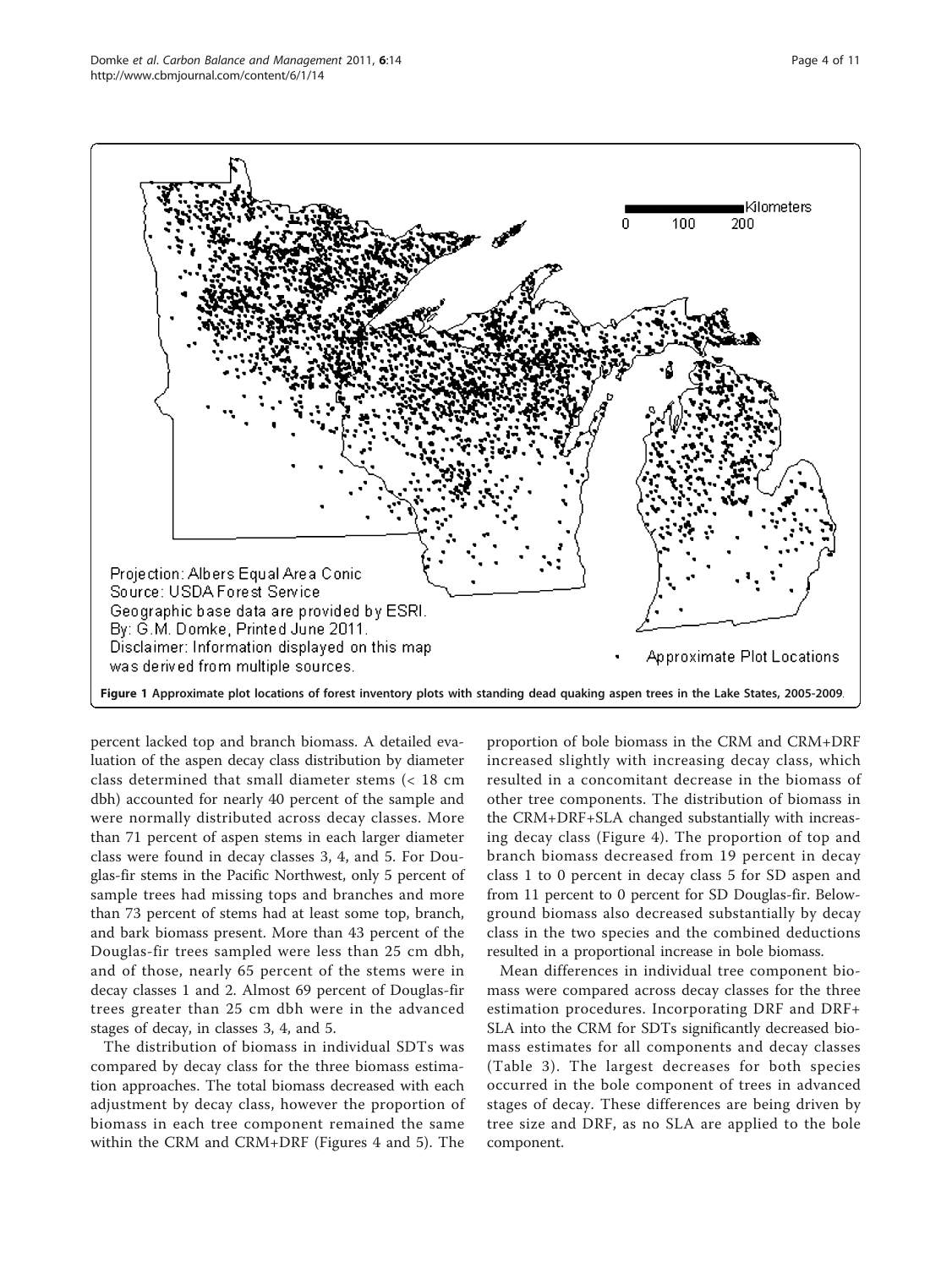<span id="page-4-0"></span>



Figure 3 Distribution of standing dead quaking aspen trees in the Lake States (2005-2009) and Douglas-fir trees in the Pacific Northwest (2001-2009) by decay class.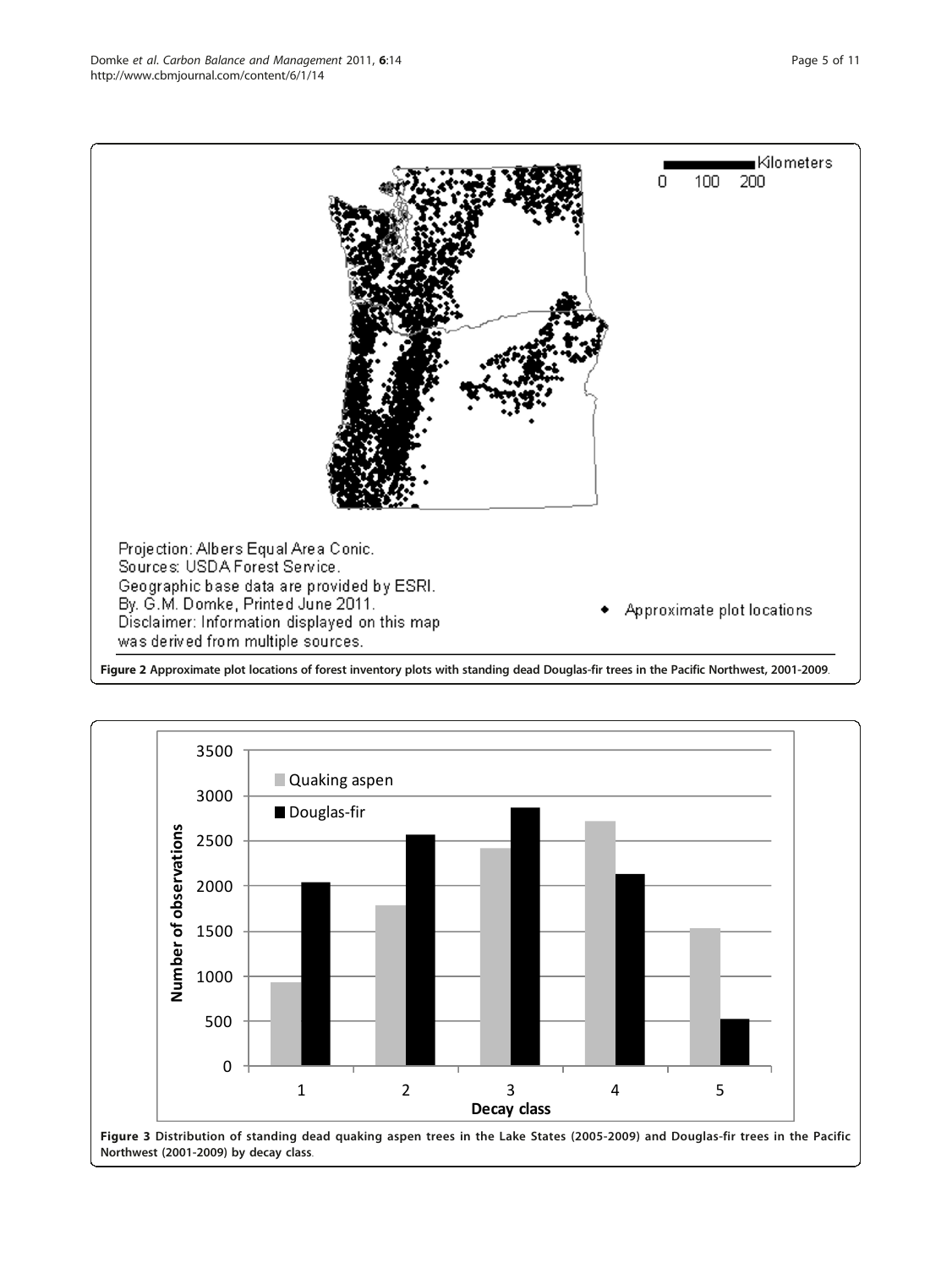<span id="page-5-0"></span>

The disparity in individual tree biomass estimates was also evident by diameter class, in most cases, increasing with increasing diameter (Figure [5](#page-6-0)). Bole and stump biomass estimates were quite similar for the CRM+DRF and CRM+DRF+SLA for both study species across diameter classes, but substantially less than the CRM estimates. The CRM+DRF+SLA produced an almost uniform trend for top and branch biomass across diameter classes, while belowground biomass trends increased more or less consistently with the other two methods.

Differences in individual tree biomass for the three estimation procedures were also evident at the plot level across the two regions. The CRM+DRF and CRM+DRF +SLA significantly decreased plot-level SD bole biomass estimates for aspen by 65.8 and 78.1 kg, respectively across the Lake States (Table [4\)](#page-7-0). In the Pacific Northwest,

the CRM+DRF reduced plot-level SD Douglas-fir bole biomass by 595.0 kg and the CRM+DRF+SLA reduced bole biomass by 672.7 kg (Table [4\)](#page-7-0).

At a regional scale, CRM+DRF and CRM+DRF+SLA decreased total SD C stock estimates for aspen by 34 and 49 percent, respectively across the Lake States (Figure [6](#page-8-0)). In the Pacific Northwest, the CRM+DRF reduced regional SD Douglas-fir C stocks by almost 28 percent and the CRM+DRF+SLA reduced total C stocks by more than 36 percent (Figure [6\)](#page-8-0). The largest regional changes were in the top and branch biomass for each species. Incorporating DRF into biomass estimation decreased aspen top and branch biomass by more than 34 percent and adding SLA into regional estimates reduced component biomass by nearly 78 percent. The inclusion of DRF in Douglas-fir top and branch biomass decreased regional SDT estimates by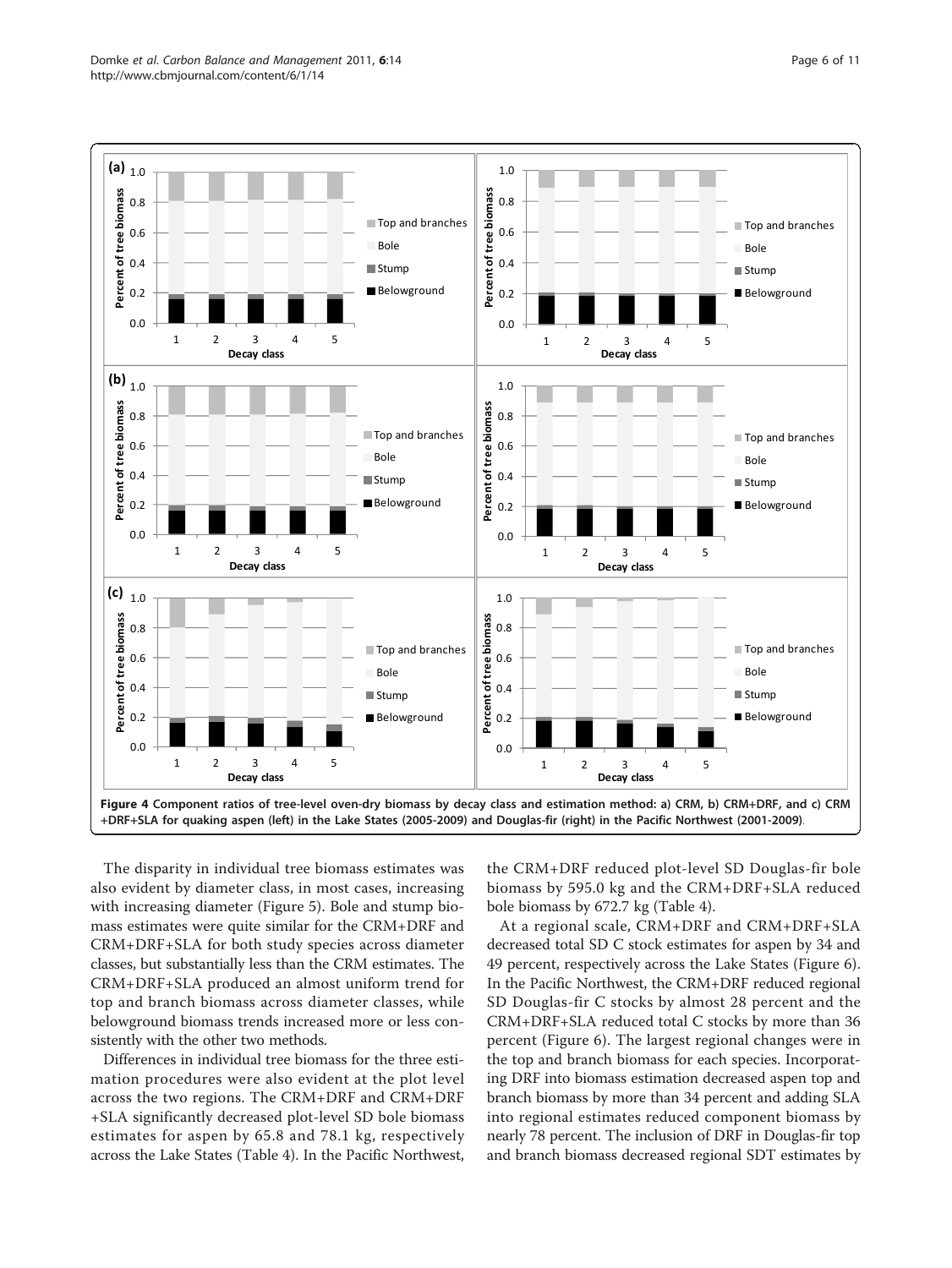<span id="page-6-0"></span>

almost 24 percent and, combined with SLA, reduced estimates by nearly 60 percent.

## **Discussion**

Accounting for density reduction and structural loss in SDTs results in substantial changes to biomass and thus, C stock estimates, at multiple spatial scales. At the individual tree level, DRF correct for changes in SDT wood and bark specific gravity at each decay class. These corrections adjust biomass estimates for all SDT components relative to the current CRM, but because they are distributed to all SDT components in the estimation process, the distribution of biomass in each tree component remains the same. In some cases, dead wood density can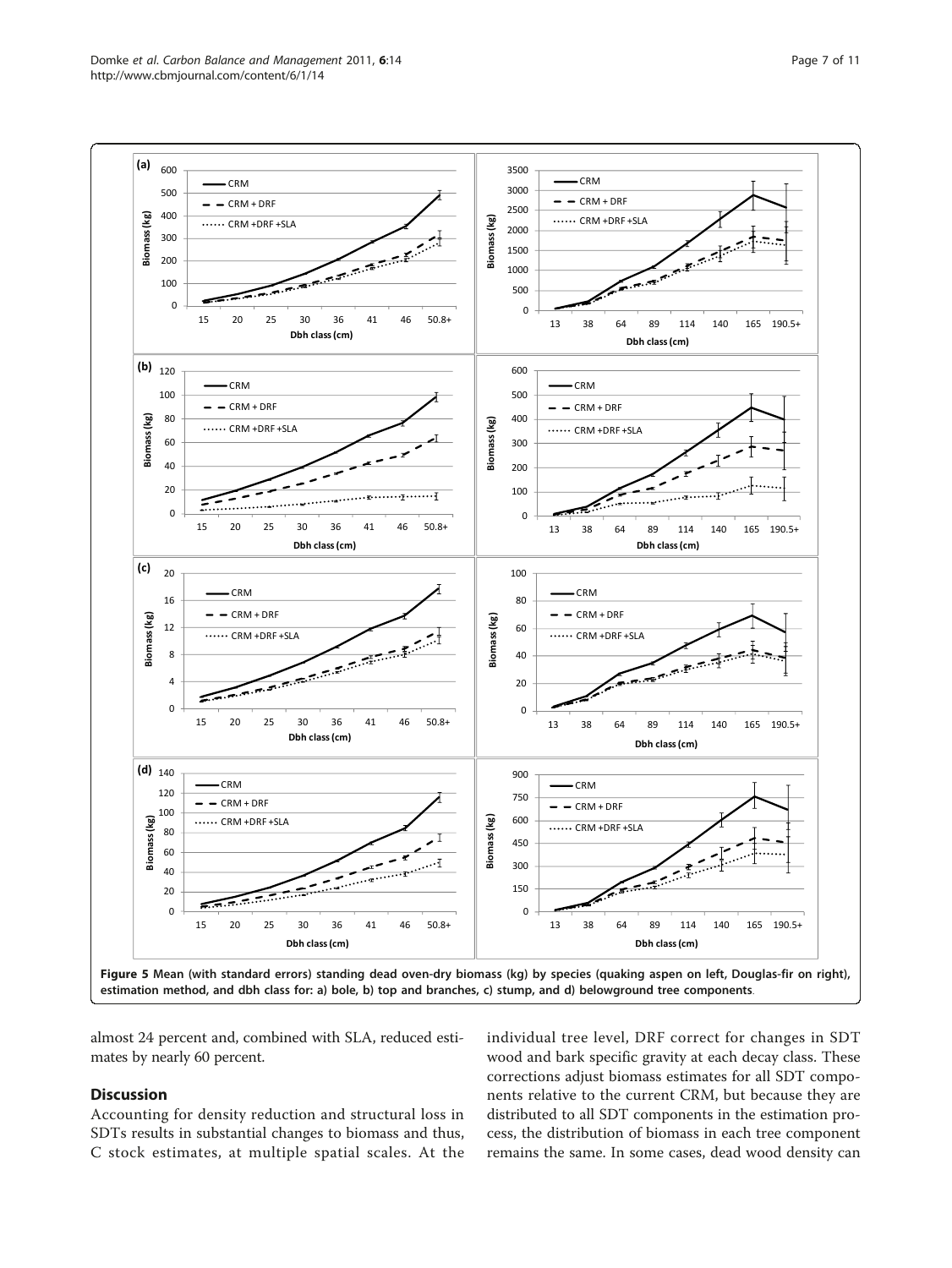|                  |            | Decay class   |      |      |      |      |             |                |       |      |       |  |
|------------------|------------|---------------|------|------|------|------|-------------|----------------|-------|------|-------|--|
|                  |            | Quaking aspen |      |      |      |      | Douglas-fir |                |       |      |       |  |
| Component        | Comparison |               | 2    | 3    | 4    | 5    |             | $\overline{2}$ | 3     | 4    | 5     |  |
| Top and branches |            | 0.8           | 6.7  | 11.8 | 8.7  | 8.4  | 9.7         | 16.7           | 37.7  | 4.0  | 33.8  |  |
|                  | 2          | 1.2           | 17.2 | 23.2 | 21.4 | 21.8 | 10.6        | 59.9           | 82.2  | 9.7  | 59.6  |  |
| Bole             |            | 2.6           | 21.5 | 39.2 | 30.0 | 29.4 | 60.1        | 104.7          | 237.9 | 13.6 | 215.7 |  |
|                  | 2          | 3.8           | 25.2 | 44.0 | 36.5 | 37.3 | 65.8        | 130.0          | 268.2 | 16.5 | 239.6 |  |
| Stump            |            | 0.1           | 1.1  | 2.0  | 1.5  | 1.5  | 2.2         | 3.6            | 7.6   | 0.7  | 6.4   |  |
|                  | 2          | 0.2           | 1.3  | 2.3  | 1.8  | 1.8  | 2.4         | 4.5            | 8.6   | 0.8  | 7.1   |  |
| Belowground      |            | 0.7           | 5.7  | 10.3 | 7.8  | 7.6  | 16.2        | 28.0           | 63.4  | 3.5  | 57.1  |  |
|                  | h          | 1.0           | 7.5  | 13.7 | 13.2 | 14.7 | 17.7        | 41.4           | 88.1  | 6.0  | 82.1  |  |

<span id="page-7-0"></span>Table 3 Mean tree-level differences in standing dead biomass (oven-dry kg) between estimation methods (1 = CRM vs. CRM+DRF and 2 = CRM vs. CRM + DRF+SLA) by tree component and decay class for quaking aspen in the Lake States (2005-2009) and Douglas-fir in the Pacific Northwest (2001-2009)

All means were significantly different at  $\alpha = 0.05$ .

increase as a result of shell hardening [\[23](#page-10-0)]. This commonly occurs in advanced stages of decay where outer wood tissues dry out, creating a hardened shell around inner tissue which continues to decompose [[24\]](#page-10-0). Shell hardening has been documented in several hard- and softwood genera which have been standing for long periods of time [\[23,24](#page-10-0)]. There is evidence of shell hardening in both species in this study, which is reflected by increases in the DRF between decay classes 3 and 4. Despite these increases, mean biomass estimates for individual SDTs decrease with increasing decay class. This is due to successively larger volume deductions made for rough, rotten or missing cull in the merchantable stem prior to biomass conversion in each decay class.

Incorporating SLA into individual tree biomass calculations further reduces tree component biomass estimates. Structural loss is well documented in the decay class description in FIA's inventory documentation as well as studies using similar classification systems. Despite consistent decay class descriptions documenting structural loss in tree components, there is a dearth of empirical information available to develop SLA. The preliminary SLA presented in this paper are based on decay class

descriptions and, where available, preliminary data (e.g., bark biomass; [\[9](#page-9-0)]) were used to develop adjustments. In the case of top and branch biomass, most decay class descriptions state that limbs and branches are absent in class 4 and tops are absent in class 5. In these cases, the descriptions were interpreted literally with no top and branch biomass, resulting in significant differences for this component across estimation methods. No structural loss was assumed for merchantable stem biomass since adjustments were made for rough, rotten, and missing cull prior to biomass conversion [[4\]](#page-9-0). A SLA was included in bark biomass estimates so bole biomass, which includes merchantable stem and bark biomass, was adjusted for density reductions and structural loss.

Not surprisingly, differences in regional biomass estimates for the two species in this study were consistent with individual tree and plot-level trends for the different estimation procedures. The significant reduction in SDT biomass highlights the importance of including decomposition dynamics in forest ecosystem biomass and C stock estimates. The absolute differences for each region and estimation method likely reflect the largest differences expected nationally, given the species selected were

Table 4 Mean plot-level difference (d) in standing dead biomass (oven-dry kg) by tree component and estimation method (1 = CRM vs. CRM+DRF and 2 = CRM vs. CRM+DRF+SLA) for quaking aspen in the Lake States (2005-2009) and Douglas-fir in the Pacific Northwest (2001-2009)

|                  | Comparison | Quaking aspen |      |         |      | Douglas-fir |      |         |       |
|------------------|------------|---------------|------|---------|------|-------------|------|---------|-------|
| Component        |            |               | df   | р       | d    |             | df   | p       | d     |
| Top and branches |            | 56.4          | 3966 | < 0.001 | 19.6 | 21.4        | 2823 | < 0.001 | 94.1  |
|                  |            | 56.8          | 3966 | < 0.001 | 45.1 | 21.2        | 2823 | < 0.001 | 203.1 |
| Bole             |            | 48.1          | 3966 | < 0.001 | 65.8 | 21.2        | 2823 | < 0.001 | 595.0 |
|                  |            | 48.2          | 3966 | < 0.001 | 78.1 | 21.2        | 2823 | < 0.001 | 672.7 |
| Stump            |            | 55.0          | 3966 | < 0.001 | 3.4  | 23.4        | 2823 | < 0.001 | 19.0  |
|                  |            | 55.2          | 3966 | < 0.001 | 4.0  | 23.5        | 2823 | < 0.001 | 21.5  |
| Belowground      |            | 50.6          | 3966 | < 0.001 | 17.2 | 21.3        | 2823 | < 0.001 | 158.4 |
|                  |            | 49.9          | 3966 | < 0.001 | 26.6 | 21.2        | 2823 | < 0.001 | 216.5 |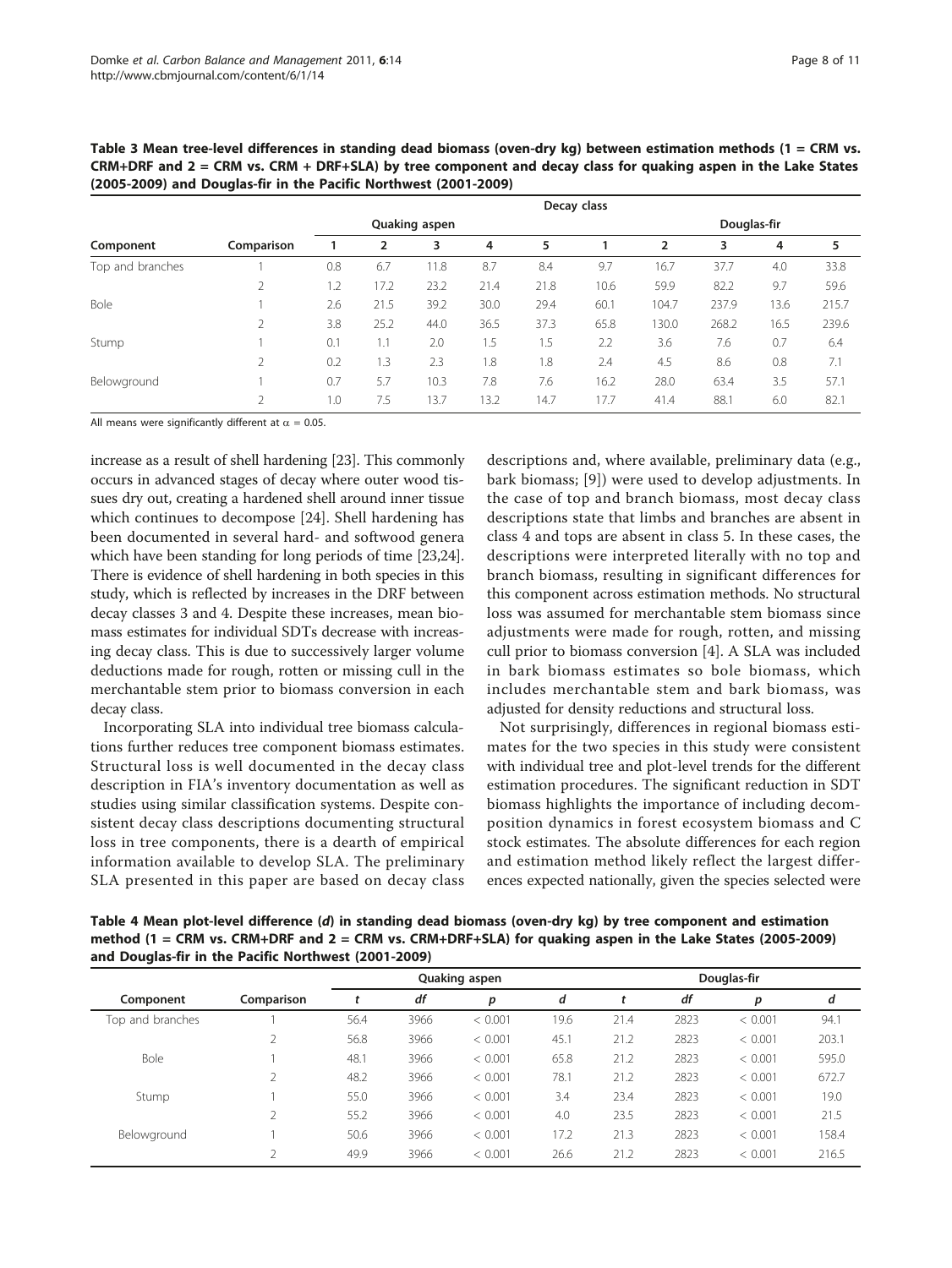<span id="page-8-0"></span>

the most abundant live and SDTs in their respective regions. That said, the proportion of live to SDTs for each species in this study was consistent with the mean live to SDT ratios for all species in each region which lends confidence in the results. While the focus here was on the two example species, the results summarized for the two reflect broad general differences between East and West in terms of SDTs as currently represented in the annual inventory. In the East, a greater proportion of forested plots are likely to include SDTs and assigned decay class codes are likely to be higher, relative to forested plots in the West.

The preliminary DRF and SLA for SDTs presented in this study are based on a relatively small number of species studied in a few regions across the northern hemisphere. While the general trends provide a starting point for SDT adjustments, species-specific data on density reductions and structural loss by tree component and decay class are necessary to further refine SDT biomass and C stock estimates. Existing information in the FIA database, such as core optional variables like actual tree height and total tree height, may be used to estimate broken or missing top biomass in SDTs. This represents a potential starting point for empirically based SLA, however there must also be a priority to improve linkages between field protocol descriptions of SDT decay classes and component estimation procedures. For example, the CRM for SDT top and branch biomass does not adhere to the descriptions for decay classes 4 or 5 in the FIA field guide. Furthermore, there are currently no qualitative SDT decay class descriptions for decomposition dynamics in coarse roots. In some species and regions, this may be appropriate; in other cases, however, it may not be. Defining structural loss by tree component and decay class for all SDTs may be one approach within the current inventory system. This would require additional training for field crews,

increase the time spent on each plot, and raise sampling costs. However, it would maintain current estimation procedures with the adjustments described herein. Alternatively, a new method for estimating tree volume, biomass, and C stocks may be needed which is not based on merchantability standards and fully incorporates procedures necessary for SDTs. Such a method would likely require new field protocols to account for rough, rotten, and missing volume in each live and SDT component and decay class, resulting in additional costs for training and personnel. The costs of developing a new estimation procedure would have to be weighed against the potential benefits, be they improvements in accuracy, consistency, and efficiency of generating biomass and C stock estimates.

## Conclusions

National scale forest resource inventories in the U.S. have evolved from a timber-centric focus toward a more inclusive sampling of forest ecosystem attributes such as C stocks of standing dead trees. Likewise, the estimation procedures associated with such a forest inventory evolution need to be inclusive of tree attributes beyond those required by the forest products industry (e.g., board foot volumes of growing stock live trees). Developing SDT biomass and C stock estimates within the construct of an inventory system traditionally designed to estimate growing stock volume requires: 1) the development of a SDT decay class system which is both qualitative for ease of use in the field and quantitative to account for structural loss by tree component and species, 2) the development of DRF for SDT species in each decay class, with specific emphasis on advanced decay classes, and 3) the development of a flexible SDT estimation procedure which incorporates initial structural loss and density reduction information and allows for continual refinement.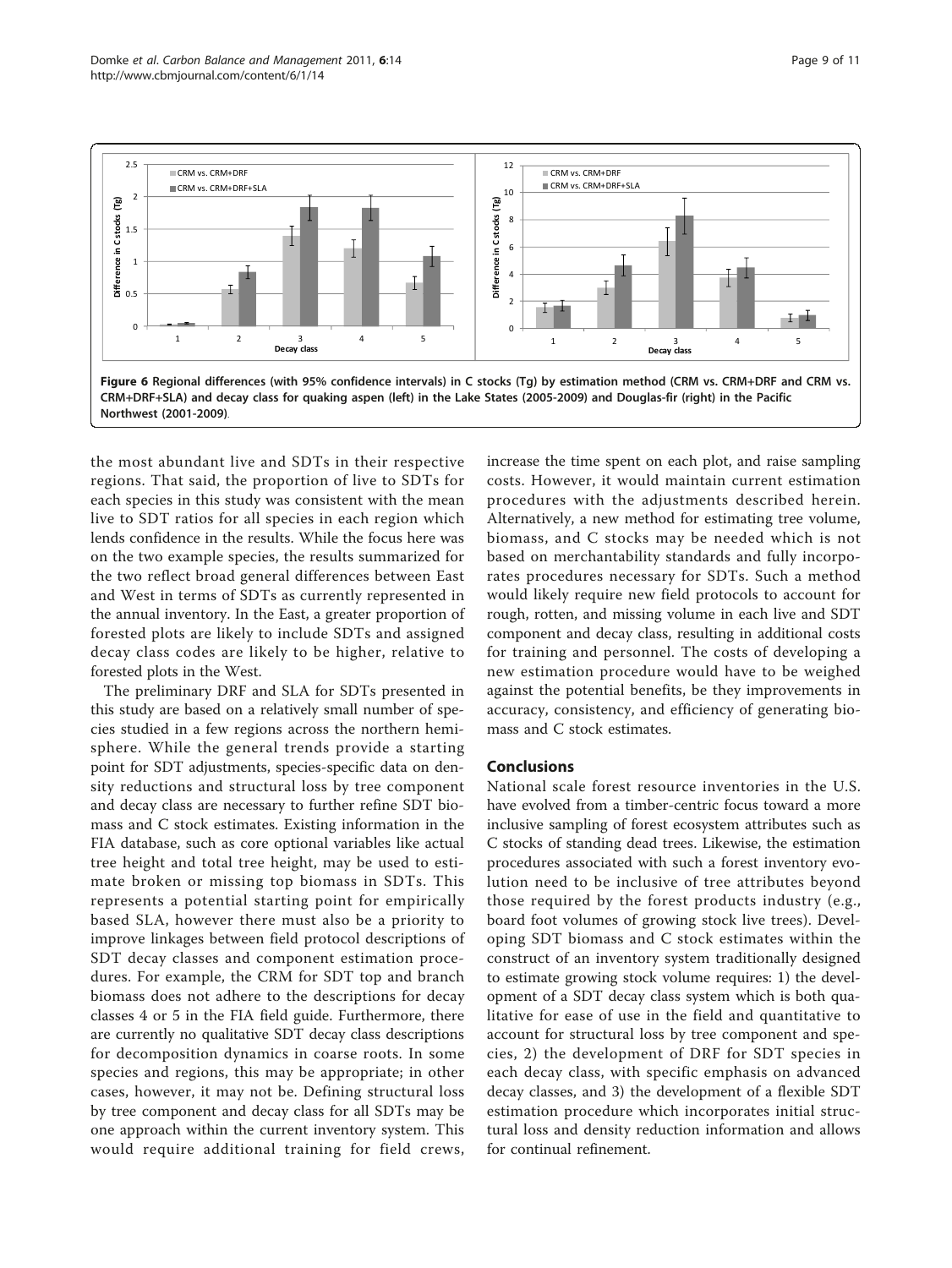<span id="page-9-0"></span>SDTs are an important part of the dead wood forest ecosystem C pool recognized by the international community. In an effort to improve the accuracy and consistency of biomass and C stock estimates that are used in various facets of the U.S.'s national forest inventory, preliminary DRF and SLA have been developed for SDTs. These adjustments reflect the current state of the science on SDT biomass/C estimation and result in significant decreases in individual tree- and plot-level biomass estimates, and thus, substantial decreases in regional SDT biomass and C stock estimates. The results from this study suggest that incorporation of the SDT adjustments will significantly reduce estimates of dead wood biomass and C stocks across spatial-scales and forest types of the U.S. While the preliminary values offer a sound starting point for SDT biomass/C estimation, more work is necessary to refine SLA, perhaps by species and region, for each decay class used in national inventory field sampling.

## Additional material

[Additional file 1: S](http://www.biomedcentral.com/content/supplementary/1750-0680-6-14-S1.PDF)tanding dead tree biomass equations and example calculations. This file presents equations necessary to estimate above and belowground SDT biomass and C stocks and provides example calculations for reference [[25,26\]](#page-10-0).

#### List of abbreviations

C: Carbon; CRM: Component ratio method; DRF: Density reduction factors; FIA: Forest Inventory and Analysis; FIADB: Forest Inventory and Analysis Database; NGHGI: National Greenhouse Gas Inventory; SDT(s): Standing dead tree(s); SLA: Structural loss adjustments.

#### Acknowledgements

Funding and support for this work came from the USDA Forest Service, Northern Research Station. We thank Drs. Paul Van Deusen, Mark Vanderwel, Ronald McRoberts, and three anonymous reviewers for comments and suggestions which greatly improved this manuscript.

#### Author details

<sup>1</sup>USDA Forest Service, Northern Research Station, St. Paul, MN, USA. <sup>2</sup>USDA Forest Service, Northern Research Station, Durham, NH, USA.

#### Authors' contributions

GMD performed the analysis and was a contributing author. CWW provided advice throughout the analysis and was a contributing author. JES provided advice throughout the analysis and was a contributing author. All authors have read and approved the final manuscript.

#### Competing interests

The authors declare that they have no competing interests.

Received: 6 July 2011 Accepted: 24 November 2011 Published: 24 November 2011

#### References

U.S. Environmental Protection Agency (USEPA): Inventory of U.S greenhouse gas emissions and sinks: 1990-2009. USEPA; 2011, 430-R-11- 005.

- 2. Smith JE, Heath LS: A model of forest floor carbon mass for United States forest types. Res Paper NE-722 USDA Forest Service, Northeastern Research Station: 2002
- 3. Woodall CW, Liknes GC: [Climatic regions as an indicator of forest coarse](http://www.ncbi.nlm.nih.gov/pubmed/18541029?dopt=Abstract) [and fine woody debris carbon stocks in the United States.](http://www.ncbi.nlm.nih.gov/pubmed/18541029?dopt=Abstract) Carbon Balance and Management 2008, 3:5.
- 4. Woudenberg SW, Conkling BL, O'Connell BM, LaPoint EB, Turner JA, Waddell KL: The Forest Inventory and Analysis Database: Database description and users manual version 4.0 for Phase 2. Gen Tech Rep RMRS-GTR-245 USDA Forest Service, Rocky Mountain Research Station; 2010.
- 5. Krankina ON, Harmon ME: Dynamics of the dead wood carbon pool in Northwestern Russian boreal forests. Water, Air, and Soil Pollution 1995, 82.227-238
- 6. Naesset E: Relationship between relative wood density of Picea abies logs and simple classification systems of decayed coarse woody debris. Scand J For Res 1999, 14:454-461.
- 7. Sandstrom F, Peterson H, Kruys N, Stahl G: Biomass conversion factors (density and carbon concentration) by decay classes for dead wood of Pinus sylvestris, Picea abies and Betula spp. in boreal forest of Sweden. For Ecol and Manage 2005, 243:19-27.
- 8. Paletto A, Tosi V: Deadwood density variation with decay class in seven tree species. of the Italian Alps. Scand J For Res 2010, 25(2):164-173.
- 9. Harmon ME, Woodall CW, Fasth B, Sexton J, Yatkov M: Difference between standing and downed dead tree wood density reduction factors: a comparison across decay classes and tree species. Res Pap NRS-15 USDA Forest Service, Northern Research Station; 2011.
- 10. Cline SP, Berg AB, Wright HM: Snag characteristics and dynamics in Douglas-fir forests, western Oregon. J of Wildl Manage 1980, 44(4):773-786.
- 11. Raphael MG, Morrison ML: Decay and dynamics of snags in the Sierra Nevada, California. For Sci 1987, 33(3):774-783.
- 12. Taylor SL, MacLean DA: Dead wood dynamics in declining balsam fir and spruce stands in New Brunswick, Canada. Can J For Res 2007, 37:750-762.
- 13. Aakala T, Kuuluvainen T, Gauthier S, De Grandpre L: Standing dead trees and their decay-class dynamics in the northeastern boreal old-growth forest of Quebec. For Ecol and Manage 2008, 255:410-420.
- 14. USDA Forest Service: Forest Inventory and Analysis national core field guide Volume 1: field data collection procedures for phase 2 plots, version 5.0. [[http://www.fia.fs.fed.us/library/field-guides-methods-proc/docs/](http://www.fia.fs.fed.us/library/field-guides-methods-proc/docs/Complete%20FG%20Document/NRS%20FG%205.0-Oct%202010-Complete%20Document.pdf) [Complete%20FG%20Document/NRS%20FG%205.0-Oct%202010-Complete%](http://www.fia.fs.fed.us/library/field-guides-methods-proc/docs/Complete%20FG%20Document/NRS%20FG%205.0-Oct%202010-Complete%20Document.pdf) [20Document.pdf](http://www.fia.fs.fed.us/library/field-guides-methods-proc/docs/Complete%20FG%20Document/NRS%20FG%205.0-Oct%202010-Complete%20Document.pdf)].
- 15. Vanderwel MC, Malcolm JR, Smith SM: An integrated model for snag and downed woody debris decay class transitions. For Ecol and Manage 2006, 234:48-59.
- 16. Anderson HW, Rice JA: A tree-marking guide for the tolerant hardwoods working group in Ontario. In Science and Technology Ser. Volume 8. Ontario Ministry of Natural Resources; 1993.
- 17. Duvall MD, Grigal DF: Effects of timber harvesting on coarse woody debris in red pine forests across the Great Lakes states, U.S.A. Can J For Res 1999, 29:1926-1934.
- 18. Heath LS, Hanson MH, Smith JE, Smith WB, Miles PD: Investigation into calculating tree biomass and carbon in the FIADB using a biomass expansion factor approach. In 2008 Forest Inventory and Analysis (FIA) Symposium October 21-23, 2008; Park City, UT. Edited by: McWilliams W, Moisen G, Czaplewski R. USDA Forest Service, Rocky Mountain Research Station, RMRS-P-56CD;
- 19. Woodall CW, Heath LS, Domke GM, Nichols MC: Methods and equations for estimating aboveground volume, biomass, and carbon for trees in the U.S forest inventory, 2010. Gen Tech Rep NRS-88 USDA Forest Service, Northern Research Station; 2011.
- 20. Domke GM, Ek AR, Kilgore MA: Aspen in the Lake States: a research review. Technical Bulletin No. 955 National Council for Air and Stream Improvement, Inc; 2008.
- 21. Burns RM, Honkala BH: Silvics of North America, Vol 1 and 2, Conifers and Hardwoods. Agriculture Handbook 654 USDA Forest Service, Washington DC; 1990.
- 22. Bechtold WA, Patterson PL: The enhanced forest inventory and analysis program– national sampling design and estimation procedures. Gen Tech Rep SRS-80 USDA Forest Service, Southern Research Station; 2005.